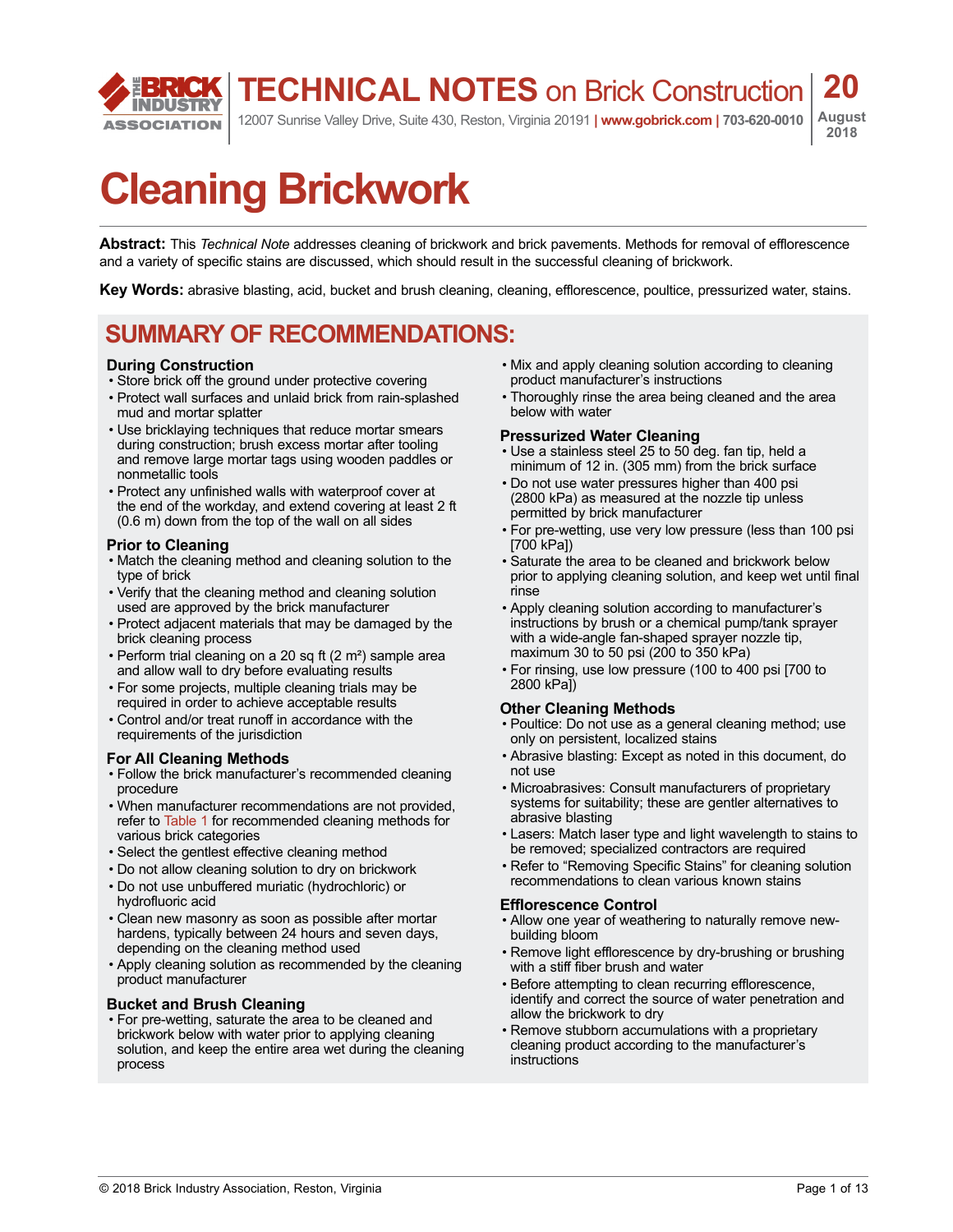### **INTRODUCTION**

The final appearance of brickwork depends primarily on the attention given to masonry surfaces during construction and the cleaning process. Even with good practices during construction, some cleaning may be required at the end of brickwork installation. Recommended cleaning methods and materials vary based on the type of brick, mortar, construction and reason for cleaning. For example, cleaning newly constructed brickwork of an entire building requires a different approach from removing stains from an isolated portion of an existing wall.

The selection of effective cleaning solutions, as well as the use of consistent and appropriate cleaning procedures throughout the job, is essential to successful cleaning and cannot be overemphasized. Improper cleaning practices can cause a host of problems that in severe cases cannot be repaired.

This *Technical Note* does not address specific safety issues related to various methods of cleaning brick masonry. Beware that cleaning agents and processes may be hazardous and may cause injury if used carelessly or inappropriately. Cleaning operations should be performed only by personnel trained to handle the safety risks associated with the work and following the label instructions.

#### **GENERAL**

Prior to beginning masonry cleaning, there are a number of considerations common to all projects that should be addressed during the planning process.

### **Project Considerations**

**Clean Water.** Water used for cleaning should be potable (suitable for drinking). Iron content should be less than 2 parts per million by weight. Determine whether the local water includes additives, water softeners or other agents that may cause issues if used for cleaning.

**Cold Weather.** Air temperature, temperature of masonry and wind conditions affect the drying time and reaction rate of cleaning solutions. Chemical cleaning solutions are generally more effective when the outdoor temperature is 50 °F (10 °C) or above. To avoid harming the masonry or increasing the risk of efflorescence, do not clean during freezing weather or when freezing weather is expected. It is preferred to use cleaning methods that involve water only when the ambient temperature will be 40 °F or above and will remain so until the wall is dry. Ideally, temperatures should be above freezing for seven days after cleaning is completed.

**Hot Weather.** Do not allow cleaning solutions to dry on brickwork. Be aware that an increased risk of rapid drying exists in high temperatures. In hot weather, the cleaning crew can reduce this risk by working on small or shaded areas and being diligent about keeping the wall saturated during cleaning solution application and rinsing.

**Work Area.** The size of the work area should be determined after trial cleaning or as part of the first area cleaned. The size of the work area can be modified as appropriate while the work progresses.

**Work Sequencing.** Cleaning should be performed systematically, proceeding consistently per the "General Cleaning Procedure" section of this document within a given work area or scaffolding tier and from one end of the elevation to the other. Perform cleaning to achieve uniform coverage of surfaces, including corners, moldings and interstices, and to produce consistent results without streaking or damaging the wall surface. Avoid overlapping work areas.

**Safety.** Some chemicals used to clean brickwork may be harmful, including their fumes. Protecting people and property is an essential component of any cleaning project. Use protective clothing and accessories, ensure proper ventilation, and exercise safe handling procedures in accordance with OSHA requirements. Comply with federal, state or local laws regulating the use and disposal of chemicals and cleaning runoff or wastewater. Some jurisdictions may require containment and treatment of the runoff water before it can leave the site. Dilution of runoff and its release into the stormwater management system should not be expected or allowed unless expressly permitted by the applicable jurisdiction. Strictly observe the cleaner manufacturer's safety data sheets and recommended handling requirements. The contractor should consider preparing a formal cleaning plan describing the cleaning process, materials and procedures to ensure that these handling and protection issues are addressed.

**Brick Texture.** Brick texture may also influence the effectiveness of cleaning operations. Mortar stains and smears are generally easier to remove from brick with smooth textures because less surface area is exposed. Smoother brick textures include die skin extruded brick, glazed brick, water-struck molded brick and dry-pressed brick. Brick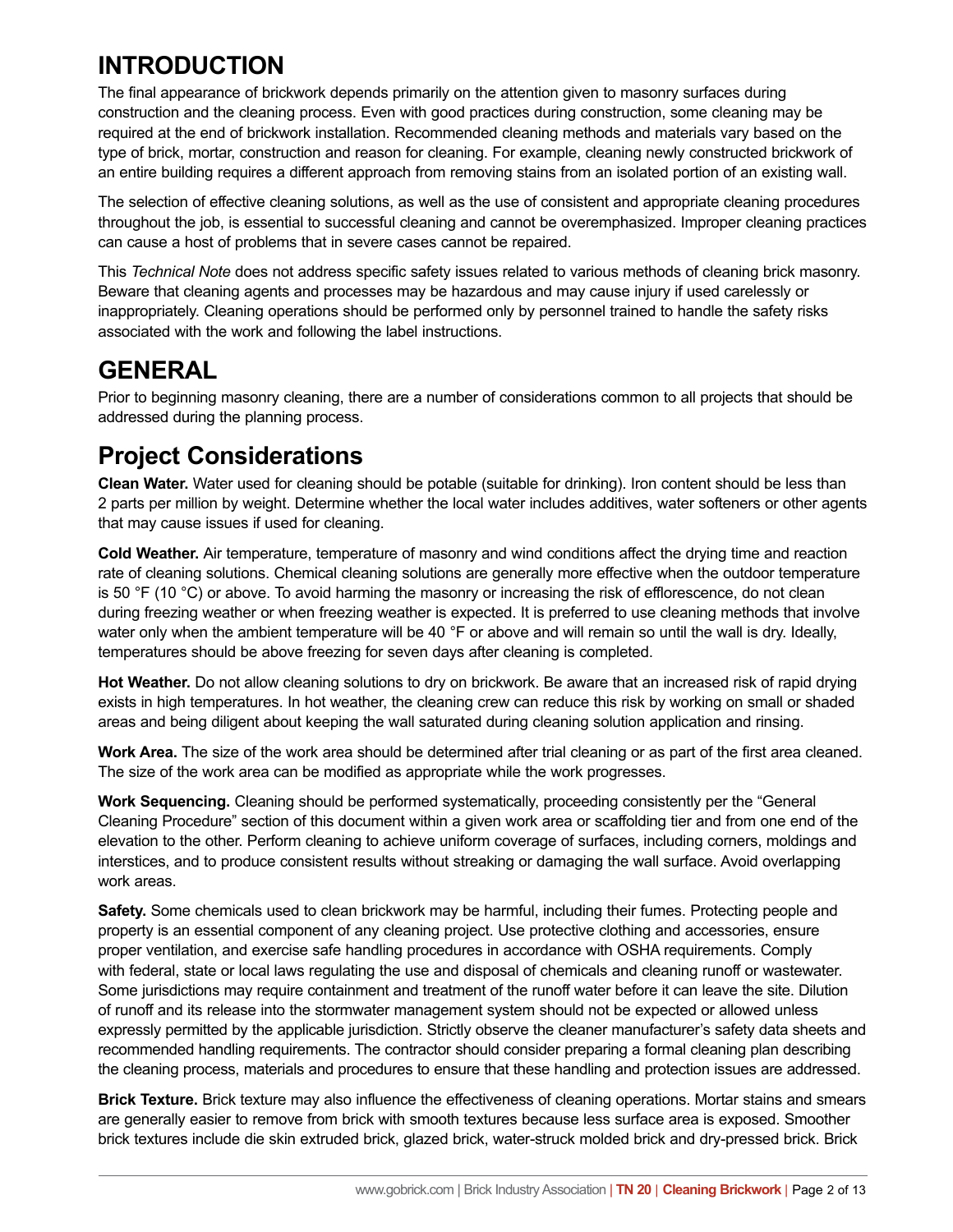with smoother surfaces are easier to clean because residue, acid staining, and mortar smears are more visible on their unbroken surfaces. Mortar and dirt tend to penetrate deeper into textured surfaces. Brick that are wire-cut or coated, or textured extruded brick and sand-struck molded brick, provide additional surface area for water and acid absorption. Use of pressurized water may assist in achieving complete rinsing of rough-textured brick.

**Characteristics Requiring Extra Care.** Both new and existing brickwork may incorporate characteristics that must be considered in the development of a cleaning plan to avoid damage during the cleaning process. These can include but are not limited to decorative coatings or finishes, water repellents, mortar type, mortar color or historic significance.

# **Trial Cleaning**

Before cleaning, it is beneficial to test potential cleaning procedures and solutions on a sample area of about 20 sq ft  $(2 \text{ m}^2)$ , or large enough to evaluate the selected cleaning procedure. Although not common for small residential projects, trial cleaning on larger, more complex projects not only serves as a means to determine whether mortar or stains can be removed but also helps to identify the most effective procedures that cause the least damage to the masonry. Optimal concentrations of cleaning products and solutions to unexpected problems can also be determined through trial cleaning. Once approved, the test area can serve as a standard for the appearance of the brickwork after cleaning.

Reactions between cleaning solutions and certain minerals found in some brick or their surface coatings may cause stains or worsen existing stains. It is always best to test a small area before subjecting the entire project to the cleaning procedure. Ideally, a portion of the sample panel can be tested, leaving the building and the rest of the sample panel undamaged in case the brickwork is adversely affected. Trial cleaning should be performed on an inconspicuous location on the building and conducted at temperature and humidity conditions that will closely approximate the conditions that will be experienced during cleaning of the remainder of the building.

Judge the effectiveness of a cleaning agent or procedure by inspecting both brick and mortar in the trial area after it has dried sufficiently, usually in about one week. Approval of the cleaned brickwork in cleaning area should precede application of the cleaning agent to the remainder of the building.

# **CLEANING NEW BRICKWORK**

With new construction, keeping the masonry clean as it is erected can be very cost-effective, as it can eliminate the need for extensive cleaning after construction. Brickwork should be cleaned soon after construction is completed to remove mortar smears and construction dirt that detract from the appearance of the masonry. When it is determined that brickwork needs to be cleaned, the manufacturer's identification card on the brick cube and other pertinent manufacturer information should be consulted first to ascertain the recommended cleaning products and procedures for the brick. As discussed in the "Select Cleaning Method by Brick Category" section, recommended cleaning materials and methods vary with the type of brick.

# **Keeping Brickwork Clean During Construction**

When constructing new brick masonry, it is important to use construction practices that will minimize the amount of cleaning required. The following are some general practices that can be used to construct a cleaner wall:

- Protect site-stored brick from mud. Store brick off the ground and under a waterproof covering.
- Erect scaffolding far enough away from the wall to allow mortar droppings to fall to the ground. Scaffold boards closest to the wall should be angled away from the wall or removed at the end of the day to remove excess mortar droppings and to prevent rain from splashing mortar and dirt directly onto the completed masonry.
- Protect the base of the wall from rain-splashed mud and mortar splatter. Use straw, sand, sawdust, plastic sheeting or fabric spread out on the ground, extending 3 to 4 ft (0.9 to 1.2 m) from the wall surface and 2 to 3 ft (0.6 to 0.9 m) up the wall. Keep this protection in place until final landscaping.
- Cover wall openings and tops of walls with a waterproof membrane at the end of the workday and during other work stoppages to prevent mortar joint washout and entry of water into the completed masonry. Extend covering a minimum of 2 ft (0.6 m) down each side of the wall.
- Protect newly constructed brickwork from adjacent construction practices that may cause staining, such as placing concrete or spraying curing agent.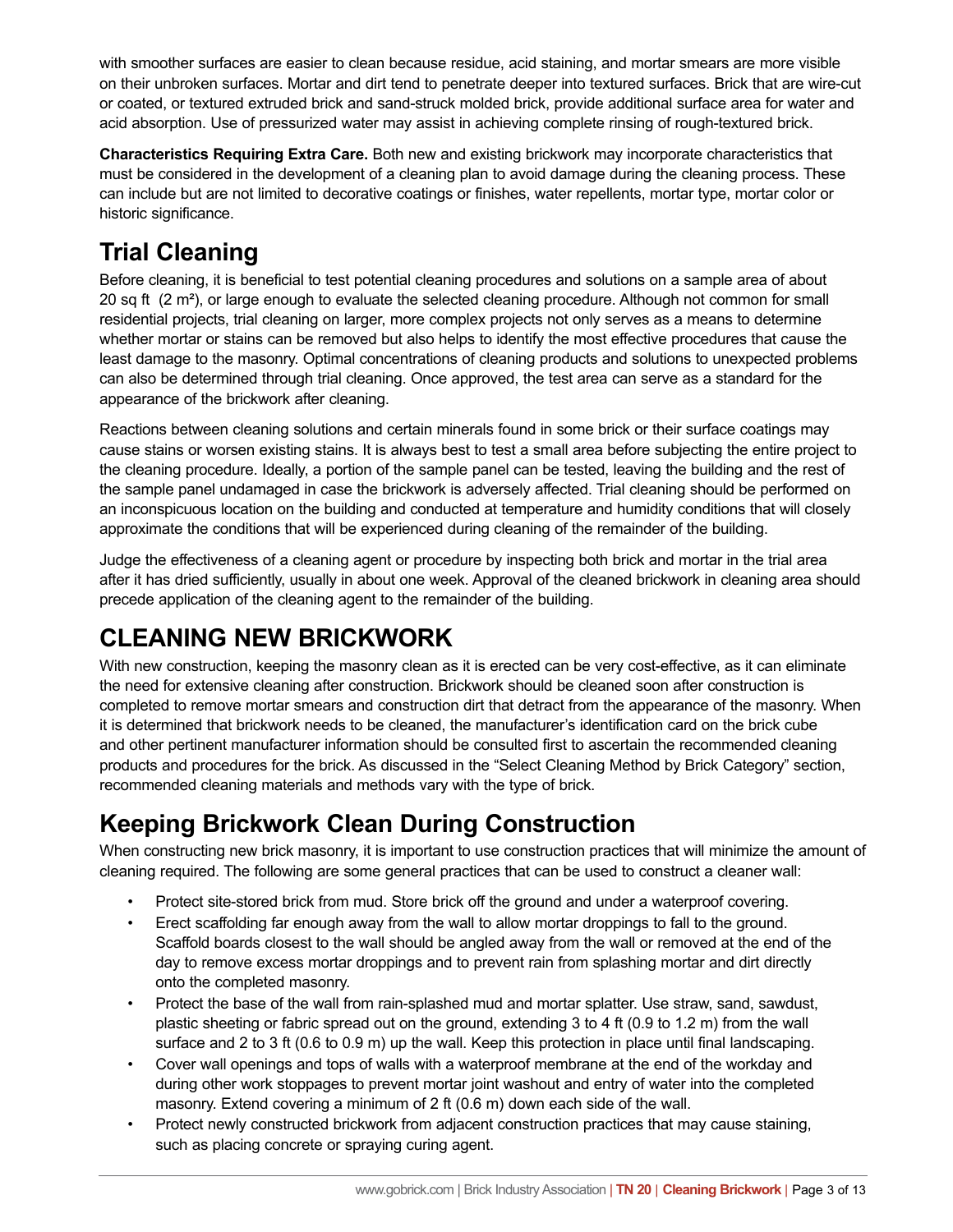It is always advisable to keep brickwork as free from mortar smears as possible. Masons should also be careful to prevent excessive mortar droppings from contacting the face of the wall or falling into the air space. In addition to the bricklaying techniques described in *Technical Note* 7B, the following practices should be followed:

- After spreading mortar, but before laying brick, the trowel edge should be used to cut mortar even with the wall face, preventing excessive extrusion of mortar onto the face of the wall as the brick are laid.
- After tooling joints, excess mortar and dust should be brushed from the wall surface, preferably using a medium-soft bristle or fiber brush. Brushes with steel bristles are not recommended, as they may leave behind small particles that can rust. Brushing is preferable to bagging or sacking—the practice of rubbing a damp burlap material across the face of the masonry. Avoid any motion that will result in rubbing or pressing mortar into the brick faces.
- Large clumps of mortar that adhere to brickwork should be allowed to dry and become firm before removing by hand with wooden paddles or nonmetallic tools.

# **Select Cleaning Method by Brick Category**

Generally, the cleaning method that effectively cleans the brickwork while being the gentlest, or least harmful to the masonry, is the most appropriate. Try cleaning masonry by hand with a bucket and brush or pressurized water before using chemical cleaners.

Always consult brick manufacturers for recommendations on cleaning specific brick. This information is usually on the identification card located on the brick cube, in the product data literature or on the manufacturer's website. In some cases, the manufacturer's recommendations will permit the contractor to proceed to a specific cleaning product and method. When more than one type or color of brick is used, the brick manufacturer can aid in identifying a cleaning method that will be safe for all the brickwork. [Table 1](#page-3-0) recommends appropriate cleaning methods for various brick types when guidelines are not available from the brick manufacturer. These are general recommendations and may not be effective on all brick described in each category. As noted in [Table 1,](#page-3-0) the use of colored mortars may require special consideration.

<span id="page-3-0"></span>Multiple methods may be required on the same wall to achieve an adequate level of cleaning. Once the method(s) of cleaning are selected, refer to the section "General Cleaning Procedure."

| <b>Brick Category</b>                                                        | <b>Cleaning Method</b>                                                | <b>Remarks</b>                                                                                                                                                                                                                                                                                                                                                                                                                                    |
|------------------------------------------------------------------------------|-----------------------------------------------------------------------|---------------------------------------------------------------------------------------------------------------------------------------------------------------------------------------------------------------------------------------------------------------------------------------------------------------------------------------------------------------------------------------------------------------------------------------------------|
| Red and Red Flashed                                                          | • Bucket and brush<br>hand-cleaning<br>• Pressurized water            | Clean with water, detergents, emulsifying agents or suitable proprietary<br>compounds. Do not clean with unbuffered muriatic (hydrochloric) acid<br>solutions. Abrasive blasting is not recommended for heavy sand finishes.                                                                                                                                                                                                                      |
| White, Tan, Buff,<br>Gray, Pink, Brown,<br>Black, Specks and<br><b>Spots</b> | Bucket and brush<br>$\bullet$<br>hand-cleaning<br>• Pressurized water | Clean with water, detergents, emulsifying agents or suitable proprietary<br>compounds. Do not use unbuffered muriatic (hydrochloric) acid solutions.<br>Light-colored brick are more susceptible to "acid burn" and stains compared<br>with darker units. Abrasive blasting is not recommended for heavy sand<br>finishes.                                                                                                                        |
| Sand Finish or<br>Surface Coating                                            | Bucket and brush<br>$\bullet$<br>hand-cleaning                        | Clean with water and scrub brush using light pressure. Stubborn mortar<br>stains may require use of cleaning solutions. Use of pressurized water or<br>abrasive blasting is not recommended. Cleaning may affect appearance.                                                                                                                                                                                                                      |
|                                                                              |                                                                       | See "Brick Category" for additional remarks based on brick color.                                                                                                                                                                                                                                                                                                                                                                                 |
| <b>Glazed Brick</b>                                                          | Bucket and brush<br>٠<br>hand-cleaning<br>• Pressurized water         | Wipe glazed surface with soft cloth within a few minutes of laying units. Use<br>a soft sponge or brush plus ample water for final washing. Use detergents<br>where necessary and proprietary cleaners only for very difficult mortar<br>stains. Consult brick and cleaner manufacturer before using proprietary<br>cleaners on salt glazed or metallic glazed brick. Do not use abrasive<br>powders. Do not use metal cleaning tools or brushes. |
| <b>Colored Mortars</b>                                                       | Method is generally<br>٠<br>controlled by brick<br>category           | Many manufacturers of colored mortars do not recommend chemical<br>cleaning solutions. Unbuffered acids and some proprietary cleaners<br>tend to bleach colored mortars. Mild detergent solutions are generally<br>recommended. Evaluate effects as part of cleaning trials.                                                                                                                                                                      |

#### **TABLE 1 Quick Guide for Cleaning Brickwork**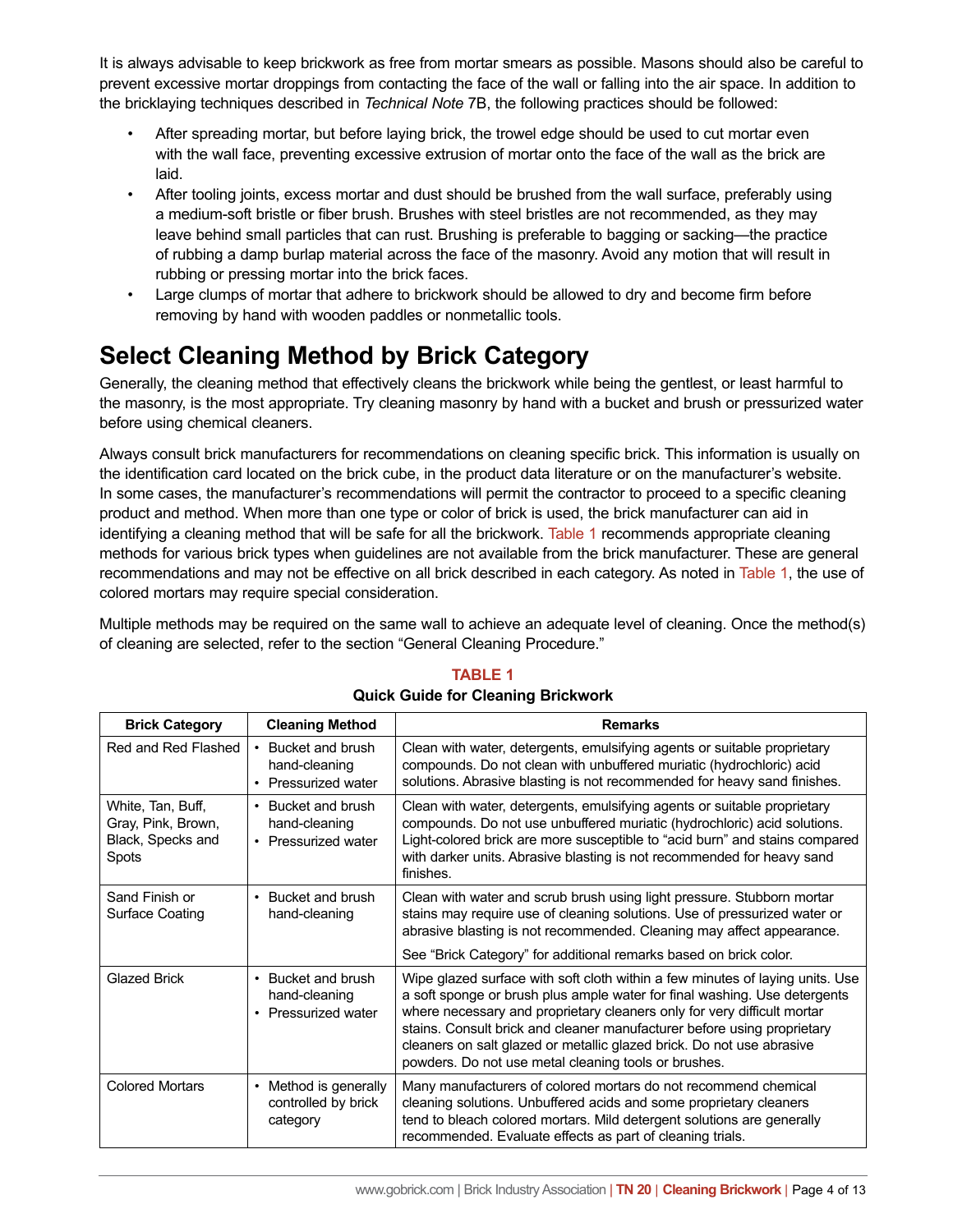**Bucket and Brush Hand Cleaning.** This is a popular but misunderstood method used to clean brick masonry. Its popularity is due to the simplicity of execution and the availability of proprietary cleaning compounds. This cleaning method is the least aggressive of the methods listed here and is applicable to virtually all brick types. Hot water (temperature of 120 °F [49 °C]) can be used to improve effectiveness of cleaning with water. If a chemical cleaning solution is used, then it should be compatible with the brick.

**Pressurized Water Cleaning.** The brick manufacturer should be consulted before use of pressurized water to clean brick. Cleaning contractors often use pressurized water because it is less labor intensive than bucket and brush cleaning and permits large areas to be cleaned much more quickly. Pressurized water cleaning permits the operator to spray clean water on a wall over 100 ft (30 m) from the tank and compressor. However, the method requires more skill than the bucket and brush method, because effective results depend on maintaining a consistent, appropriate pressure, water flow rate, distance from the wall, and angle between the nozzle and the wall. It is also important to use uniform horizontal strokes. The effects of pressurized water cleaning on each project or type of brick should be carefully considered, because excessive pressure may damage brick surfaces, erode mortar joints, and remove finishes or other surface coatings, resulting in a different appearance. The following definitions apply for pressurized water cleaning:

- Very low pressure: Less than 100 psi (700 kPa); 4 to 6 gal per minute (15 to 23 L per minute).
- Low pressure: 100 to 400 psi (700 to 2800 kPa); 4 to 6 gal per minute (15 to 23 L per minute).
- Medium pressure: 400 to 800 psi (2800 to 5600 kPa); 4 to 6 gal per minute (15 to 23 L per minute). Medium pressure water cleaning may be appropriate in some cases, with certain types of brick. Use only if permitted by the brick manufacturer.
- High pressure: Greater than 800 psi (5600 kPa). High-pressure water cleaning is not appropriate for brick and may damage the brickwork.

Pressures should be measured at the tip of the nozzle to determine conformance. Use a 25 to 50 deg. fan-shaped stainless steel nozzle tip, and maintain a distance of 12 in. (305 mm) minimum between the nozzle tip and the brick surface.

Hot water can also be used in pressurized water cleaning. However, note that some pressure-washing equipment may not be capable of providing or using hot water.

### **General Cleaning Procedure**

The following general cleaning procedure is applicable to a variety of cleaning methods and is commonly used for new brickwork, as well as for existing masonry.

- 1. **Timing.** Identify the appropriate time frame to begin cleaning. Mortar must be hardened prior to cleaning. It is generally best to schedule cleaning at least seven days after brickwork is completed. In some cases, it may be possible to clean earlier; however, effects on the masonry and influencing factors such as weather conditions and the type of brick and mortar should be carefully considered. If cleaning with water only (no chemicals added), cleaning may begin 24 to 36 hours after completion of brickwork. Avoid waiting too long between the completion of the masonry and cleaning. After one month, mortar smears and splatters left on brickwork become increasingly difficult to remove.
- 2. **Remove Mortar Clumps.** Remove larger clumps of mortar using wooden paddles or nonmetallic tools. Metal tools may damage the brickwork or leave behind fragments that oxidize and cause rust stains. Remove smaller particles using a fiber bristle brush.
- 3. **Select Cleaning Solution.** Select the proper cleaning solution for the condition/application. There are many types of proprietary cleaners available that are formulated to remove specific stains or are for use with a particular type of brick. Be careful to select cleaning products suitable for the brick, mortar and adjacent materials. Strictly follow the cleaner manufacturer's recommended instructions, including recommendations for cleaning procedure direction (top-down or bottom-up) during all stages of the project, such as saturating the wall, applying the cleaning solution and rinsing. Verify compatibility of the cleaning solution with the application equipment to be used. The cleaning solution should be approved by the architect/engineer and/or brick manufacturer. Each product being considered should be evaluated as discussed in "Trial Cleaning." It is recommended to evaluate the effectiveness of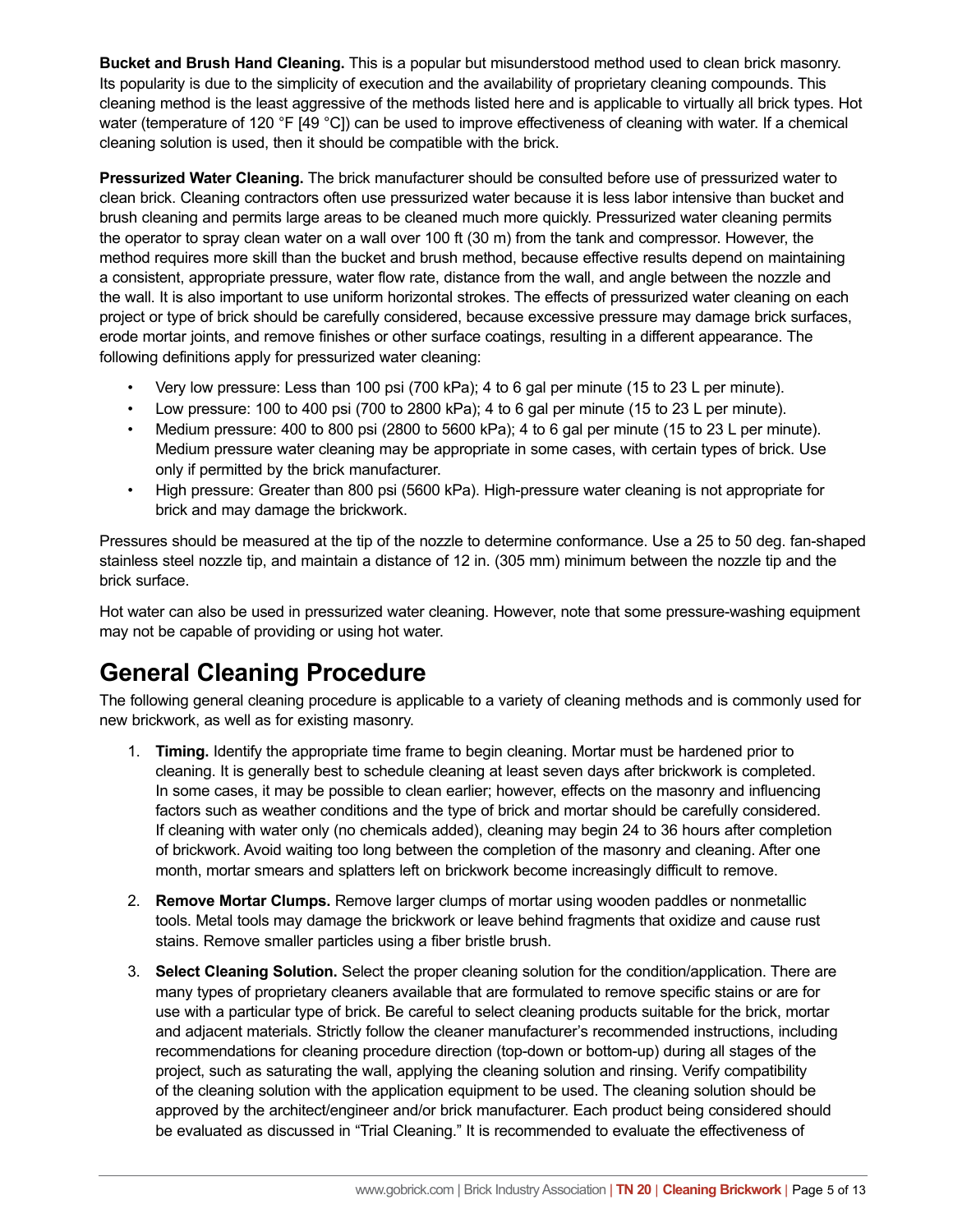cleaning solutions for overall cleaning, starting from the gentlest solution and method, in the following order:

- a. Water only
- b. Mild detergents/surfactants
- c. One-step chemical cleaners
- d. Two-step chemical cleaners

Treatment of specific stains does not necessarily need to follow this order of cleaning solution application, but the overall premise of starting with gentler cleaning methods still applies. If overall cleaning will be performed on the project, then complete it prior to treatment of the specific stains. The overall cleaning may reduce the intensity or area of the specific stain, allowing the stronger chemicals to be used on a smaller area.

Do not use unbuffered muriatic (hydrochloric) or hydrofluoric acid. Use of unbuffered high-strength acid solutions such as these tends to cause further stains and damage mortar joints. Many proprietary cleaners contain acids; however, their formulations include other chemicals that make them safer, easier to use properly and more environmentally responsible. Be aware that some cleaning solutions use compounds that will convert to these acids when combined with water. Review product safety data sheets to determine whether these compounds are present.

- 4. **Protect Surroundings.** Protect adjacent materials and nearby plants. Mask or otherwise protect windows; doors; and materials such as sealants, metal, glass, wood, limestone, cast stone, concrete masonry and ornamental trim from cleaning solutions. Cleaning chemicals may also damage plants and grass. It may be necessary to prevent the cleaning solution and runoff from contacting plants or the surrounding soil. Use protective clothing, equipment and accessories, in addition to proper ventilation and safe handling procedures in accordance with OSHA requirements to protect applicators.
- 5. **Saturate with Water.** Thoroughly saturate the area to be cleaned with water to keep it from absorbing the cleaning solution or dissolved mortar particles to a depth where they will be difficult to remove. When using pressurized water, a very low pressure (no more than 100 psi [700 kPa]) is recommended. Surfaces below the area being cleaned should also be saturated and kept wet until after the final rinse to prevent streaking and absorption of the runoff from above. If the wall surface appears to be drying, then reapply water until ready to apply the cleaning solution. Cleaning solutions containing dissolved mortar particles can be drawn into dry masonry and cause staining.
- 6. **Apply Cleaning Solution.** Mix and apply the cleaning solution in strict accordance with the cleaner manufacturer's instructions. Clean 20 sq ft  $(2 \text{ m}^2)$  of wall area at a time. The solution may be applied using a masonry cleaning brush or chemical pump/tank sprayer. Brushes should be long handled with stiff bristle fibers. Do not use metal brushes, which may damage mortar joints or result in further staining. If spraying, use a wide-angle fan-shaped sprayer nozzle tip and a pressure of 30 to 50 psi (200 to 350 kPa). No more than 50 psi (350 kPa) of pressure should be used, because higher pressure can force the cleaning solution deep into the masonry to become a source of future staining. For proprietary compounds, follow the cleaner manufacturer's instructions for application, dwell time and cleaning technique. Depend on the chemical reaction of the cleaner rather than the scrubbing action of the brush or pressure of the sprayer. If stubborn mortar smears are not removed, reapplication is often more effective than harder scrubbing or applying more pressure.
- 7. **Rinse Thoroughly with Water.** Flush walls with large amounts of clean water, in strict accordance with the cleaner manufacturer's instructions, before cleaned surfaces can dry (approximately 5 to 10 minutes after application). For pressurized water cleaning, low pressure (less than 400 psi [2800 kPa]) is recommended to flush the cleaning solution from the brickwork. If trial cleaning or prior experience with the selected brick has established that no damage will result, then higher pressures may be used. No matter what method is used, a thorough and uniform rinse is critical. Failure to completely flush the wall of cleaning solution and dissolved matter may result in the formation of "white scum." During rinsing, monitor the appearance of the runoff. Clear runoff at the base of the wall indicates adequate rinsing. In addition, the pH of the wall surface and the water runoff should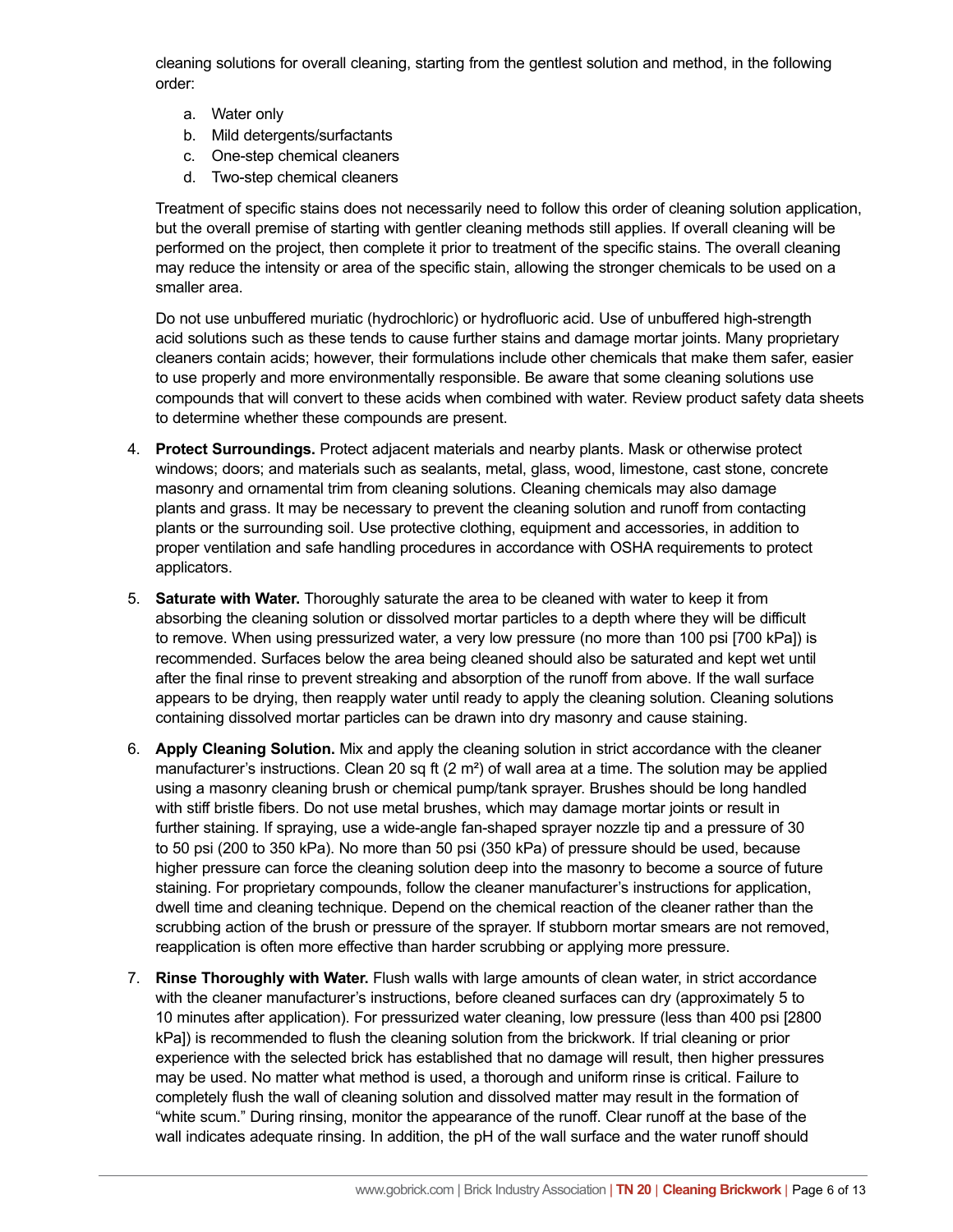be checked periodically with pH paper to confirm that both are returned to neutral (pH 6.5 to 7.5). Additional rinsing is needed if the pH is outside these values in either direction (too acidic or too basic). Measure the pH of the wall surface again 48 hours after cleaning has been completed, when the wall is dry. If the pH is not neutral, then rinse the surface until neutral pH is achieved.

### **Improper Cleaning**

Cleaning failures generally result from one of the following actions:

- **Failure to thoroughly saturate the brick masonry surface with water before and after application of chemical or detergent cleaning solutions.** Dry masonry permits absorption of the cleaning solution and may result in white scum, efflorescence, manganese or vanadium stains. Saturating the surface prior to cleaning reduces the masonry's absorption rate, permitting the cleaning solution to stay on the surface of the brickwork rather than being absorbed. Likewise, thorough rinsing reduces the potential for stains caused by cleaning solution residue.
- **Use of improper chemical cleaning solutions.** Improperly mixed or overly concentrated acid solutions can etch the brick or dissolve cementitious materials from mortar joints. Unbuffered acid tends to discolor masonry units, particularly lighter shades, producing an appearance frequently termed "acid burn," and can also promote the development of vanadium and manganese stains.
- **Excessively aggressive cleaning methods.** Cleaning methods such as abrasive blasting and highpressure water cleaning, which remove stains from the masonry by abrasion, can etch mortar joints and remove the outer surface of brick, resulting in permanent damage.
- **Failure to protect windows, doors and trim.** Many cleaning agents, particularly acid solutions, have a corrosive effect on metal. If permitted to come in contact with metal frames, the solutions may cause pitting of the metal or staining of the masonry surface and trim materials such as limestone, concrete masonry and cast stone.

# **CLEANING EXISTING MASONRY**

During periodic inspections of existing masonry structures, areas of discoloration or stains should be identified and addressed as a part of routine maintenance. When maintenance cleaning is deferred, pollution and atmospheric conditions can cause stains, dirt and soil to accumulate on masonry surfaces. Accumulated stains will likely require stronger cleaning products and methods to remove them, which can result in increased risk of damage to the masonry.

It is always advisable to collect as much information as possible before attempting to clean existing masonry. In some cases, water repellents may have been applied to the masonry, or there may be other unexpected treatments or conditions that interfere with cleaning. In these instances, professional guidance should be sought in determining how to address these conditions to achieve successful cleaning.

Large-scale cleaning of existing masonry typically occurs as part of a maintenance or repair project. If repairs will be performed, sequencing is important. Consider the intensity of the soiling and other work to be performed to accurately assess needed repairs and to avoid introducing excess water into the wall assembly. Refer to *Technical Note* 46 for more information on repairs and maintenance.

Bucket and brush hand cleaning and pressurized water cleaning, discussed in "Select Cleaning Method by Brick Category," are also used to remove general stains from existing masonry. Besides these, other techniques used to remove dirt or specific stains from existing masonry [Ref. 3] are described briefly in this section.

#### **Using a Poultice**

A poultice is a paste made with a solvent or reagent and an inert material. It works by dissolving a stain and absorbing or pulling it into the poultice. Poultices are normally effective for deep, localized stains affecting small areas of brickwork. They are not intended for overall cleaning. Poultices tend to prevent stains from spreading during treatment and to pull stains out of the pores of brick.

Poultices for cleaning masonry can be purchased commercially or made on-site. The inert material used in the poultice may be talc, whiting, fuller's earth, diatomaceous earth, bentonite or other clay. Any chemical cleaner can be turned into a poultice. The solution or solvent used depends upon the nature of the stain to be removed. Enough of the solution or solvent is added to a small quantity of the inert material to make a smooth paste. The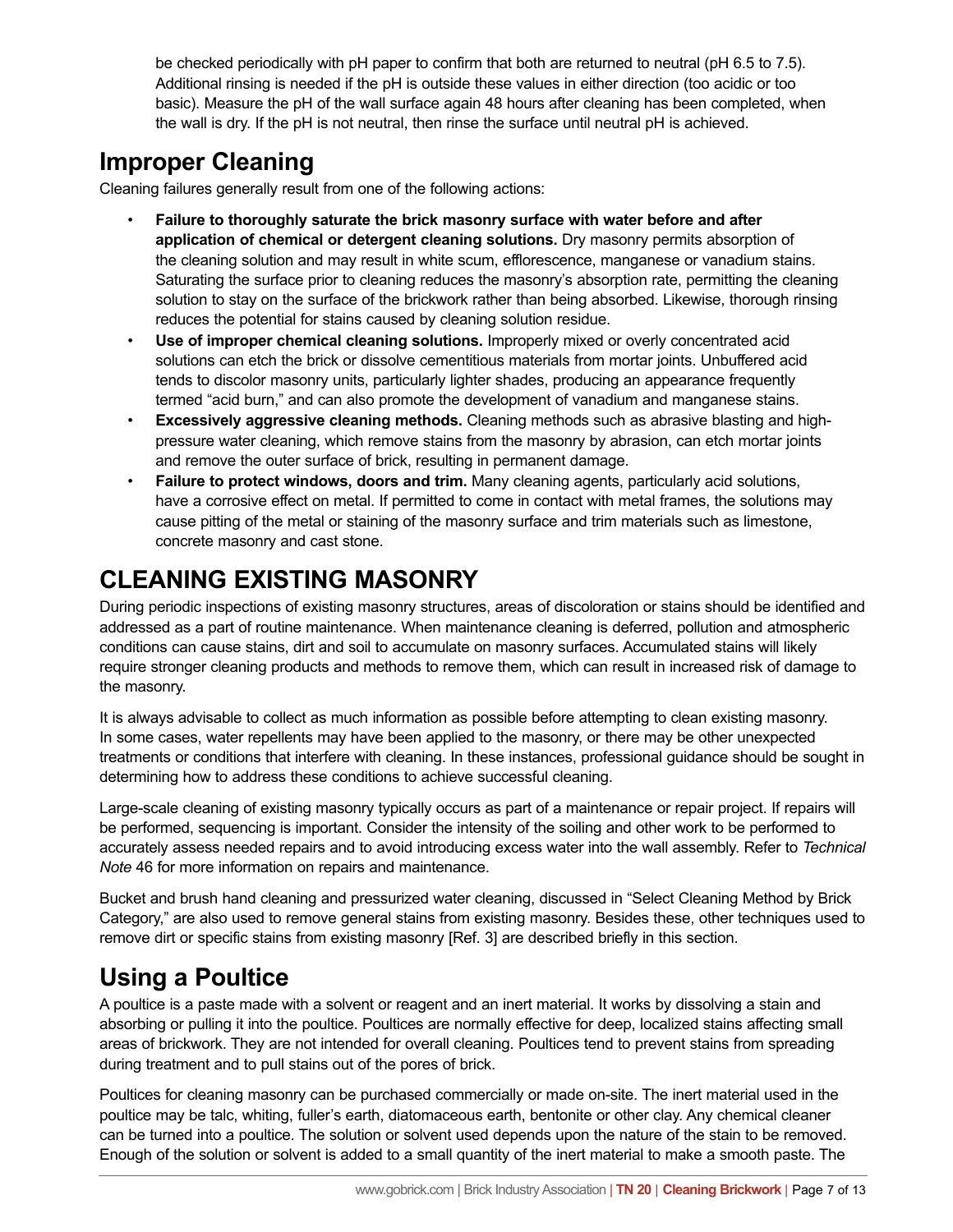paste is smeared onto the stained area with a trowel or spatula to make a coating at least ⅛ in. (3 mm) thick. The paste is covered with plastic for 24 hours, the plastic is removed, and then the paste is allowed to dry. When dried, the remaining powder, which now contains the staining material, is scraped, brushed or washed off. Repeated applications may be necessary.

If the solvent used in preparing a poultice is an acid, then do not use whiting as the inert material. Whiting is a carbonate that reacts with acids to give off carbon dioxide. While this is not dangerous, the whiting will become extremely foamy and destroy the power of the acid.

There are also proprietary poultice-like cleaning materials that cure to the consistency of a film and can be pulled from the surface in sheets instead of removing dried paste. These are marketed for cleaning interior surfaces because they do not require the use of water but are also appropriate for exterior applications. The formulation of these materials allows for use over much larger areas than typical poultices.

#### **Abrasive Blasting**

Nearly all abrasive blasting procedures, by their nature, will result in silica exposure, potentially from both the blast media and the material removed from the brickwork. The dust created can be harmful if inhaled, which poses health and safety concerns. Respirators should be used in combination with other personal protective equipment during any cleaning involving abrasive blasting methods.

Abrasive methods are not generally recommended for cleaning brickwork. Attempting to remove dirt or stains by abrasion is risky because the outer surface of the masonry may also be removed, resulting in permanent damage and increased water penetration. Abrasive cleaning may erode mortar joints and may also roughen the surface of the masonry, which increases its tendency to hold dirt, becoming dirtier faster and making future cleaning more difficult. Sanded, coated, glazed and slurry-finished brick should not be cleaned by abrasive blasting. This topic is discussed in more detail in "Dangers of Abrasive Cleaning to Historic Buildings" [Ref. 4], which can also be applicable to some newer brick.

In some cases, it may be possible to safely clean brick masonry by abrasive blasting; however, this typically requires a gentle abrasive and a highly qualified operator, in conjunction with proper specifications and job inspection. In a few instances, abrasive blasting is the only method that will remove persistent stains. This method is sometimes preferred over conventional wet cleaning, since it eliminates the problem of chemical reactions with vanadium salts and other materials used in manufacturing brick. Abrasive blasting involves an air compressor, blasting tank, blasting hose and nozzle, as well as protective clothing, a hood and a respirator for the operator. The air compressor should be capable of producing 60 to 100 psi (400 to 700 kPa) at a minimum air flow capacity of 125 ft<sup>3</sup> (3.5 m<sup>3</sup>) per minute. The inside orifice or bore of the nozzle may vary from  $\frac{3}{46}$  to  $\frac{5}{46}$  in. (4.8 to 7.9 mm) in diameter. The sandblast machine (tank) should be equipped with controls to regulate the flow of abrasive materials to the nozzle at a minimum rate of 300 lb per hour (136 kg per hour).

Methods for cleaning masonry using abrasives may be executed at high or low pressures and with dry abrasives or abrasives added to a stream of water. Abrasives should be selected based on the degree of cutting or cleaning desired and the amount of change in the surface of the masonry permissible. Silica sands, crushed quartz, crushed granite and white urn sand (round particles) are among the harder abrasives at approximately 6 on the Mohs scale. Softer abrasives include crushed nut shells, dry ice and baking soda. If used, these materials should have a gradation appropriate for the intended use [Ref. 2].

Dry abrasive blasting (sandblasting) at high pressure is perhaps the best known of these methods but has a significant potential to damage masonry. Wet sand cleaning depends on water-cushioned abrasive action for its effectiveness. It is similar to sandblasting, with the addition of water into the air stream, which eliminates dust. It is often suggested when abrasion of the surface is permissible. Such instances may include removal of paint or other surface coatings.

Wet aggregates delivered at low pressure through a special nozzle are sometimes used on soft brick and soft stone materials, and are particularly effective on surfaces with flutings, carvings and other ornamentation. Wet aggregate cleaning is a gentle but thorough process, employing a mixture of water and a friable aggregate free from silica, with a scouring action that cleans effectively with less surface damage than sandblasting or wet sand cleaning.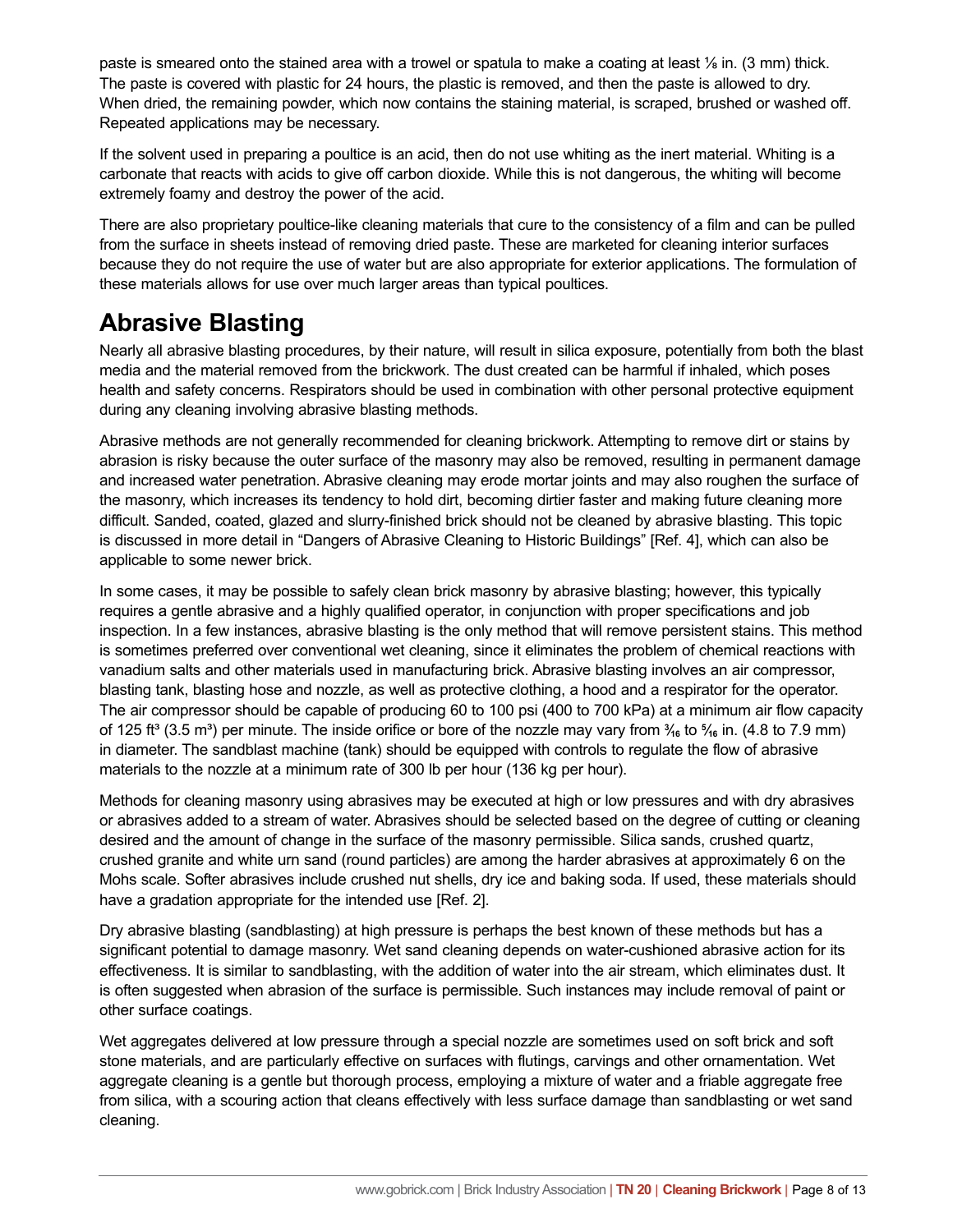The steps listed in "General Cleaning Procedure" can also be followed for abrasive blasting with the following modifications:

- In step 3, instead of selecting a cleaning solution, select abrasives that are clean, dust-free and sufficiently hard. Test-clean several areas at varying distances from the wall and at several angles that afford the best cleaning job without damaging brick and mortar joints. Workers should be instructed to direct abrasive at the brick and not directly at the mortar joints.
- Omit steps 5 through 7.

### **Other Methods**

**Microabrasives.** Microabrasive cleaning methods may be better suited to use on masonry than traditional abrasive methods, as they are gentler and less likely to damage substrates. These methods differ from the traditional methods due to the media used and the lower pressures involved. They often include collection and encapsulation of the media after application, resulting in less cleanup. These systems are currently proprietary but have been in use in the United States and Europe since the 1980s.

**Lasers.** In recent years, laser technology has progressed such that handheld units are available and feasible for use on building exteriors. Stain removal occurs by vaporization and/or by breaking the chemical bond of the stain to the substrate. Specialized contractors are required for laser use, and not all laser types are effective on all stains due to incompatibility of the stain color with the laser wavelength. It is expected that laser technology for cleaning brickwork will continue to improve.

# **REMOVING EFFLORESCENCE**

The removal of efflorescing salts is relatively easy compared with some other stains. Efflorescing salts are water soluble and generally will disappear of their own accord with normal weathering. This is particularly true of "newbuilding bloom," which tends to occur during construction or shortly after construction is completed due to normal water loss during post-construction drying.

Before efflorescence is removed, any sources of moisture ingress should be repaired and the brickwork allowed to dry. White efflorescence can often be removed by dry-brushing or brushing with a stiff fiber brush and water. Heavy accumulations or stubborn deposits of white efflorescence may be removed with a proprietary cleaner. It is imperative that the manufacturer's instructions be carefully followed. Refer to *Technical Note* 23A for a more detailed discussion on removing and preventing efflorescence.

# **REMOVING SPECIFIC STAINS**

Whether a stain results from chemical reactions within a brick or external materials being spilled, splattered on or absorbed by brickwork, each is an individual case and must be treated accordingly. When using any cleaner, it is advisable to consult the brick manufacturer for cleaning advice, to follow the instructions of the cleaner manufacturer, and to trial clean in an inconspicuous area before using a cleaning method on an entire project.

There are a variety of proprietary cleaners that effectively remove most of the common substances that stain brickwork, including bronze and copper stains, efflorescence, graffiti, iron stains (rust), lime run, manganese stain, moss, oil and tar stains, paint, smoke and vanadium stain. When available, these are preferred over sitemixed or "homemade" cleaning solutions because they are generally safer, easier to control and more consistent, resulting in successful cleaning. In some cases, these cleaners have been developed in conjunction with brick manufacturers.

In addition to proprietary cleaners, many stains can be removed by scrubbing with kitchen cleansers, bleach or other household chemicals. A combination, such as is found in some kitchen cleansers, may prove most effective. The sections below list some nonproprietary alternatives for removal of common stains. Further information on causes and prevention of stains is contained in the *Technical Note* 23 Series.

### **Brick Dust**

Dust produced from the cutting of brick sometimes adheres to the surface of brickwork. A soft fiber brush is recommended to remove dust particles from the brick surface. Wire brushes should not be used to remove dust because they can damage the brick surface. When removing dust, it is important to wear a dust mask or respirator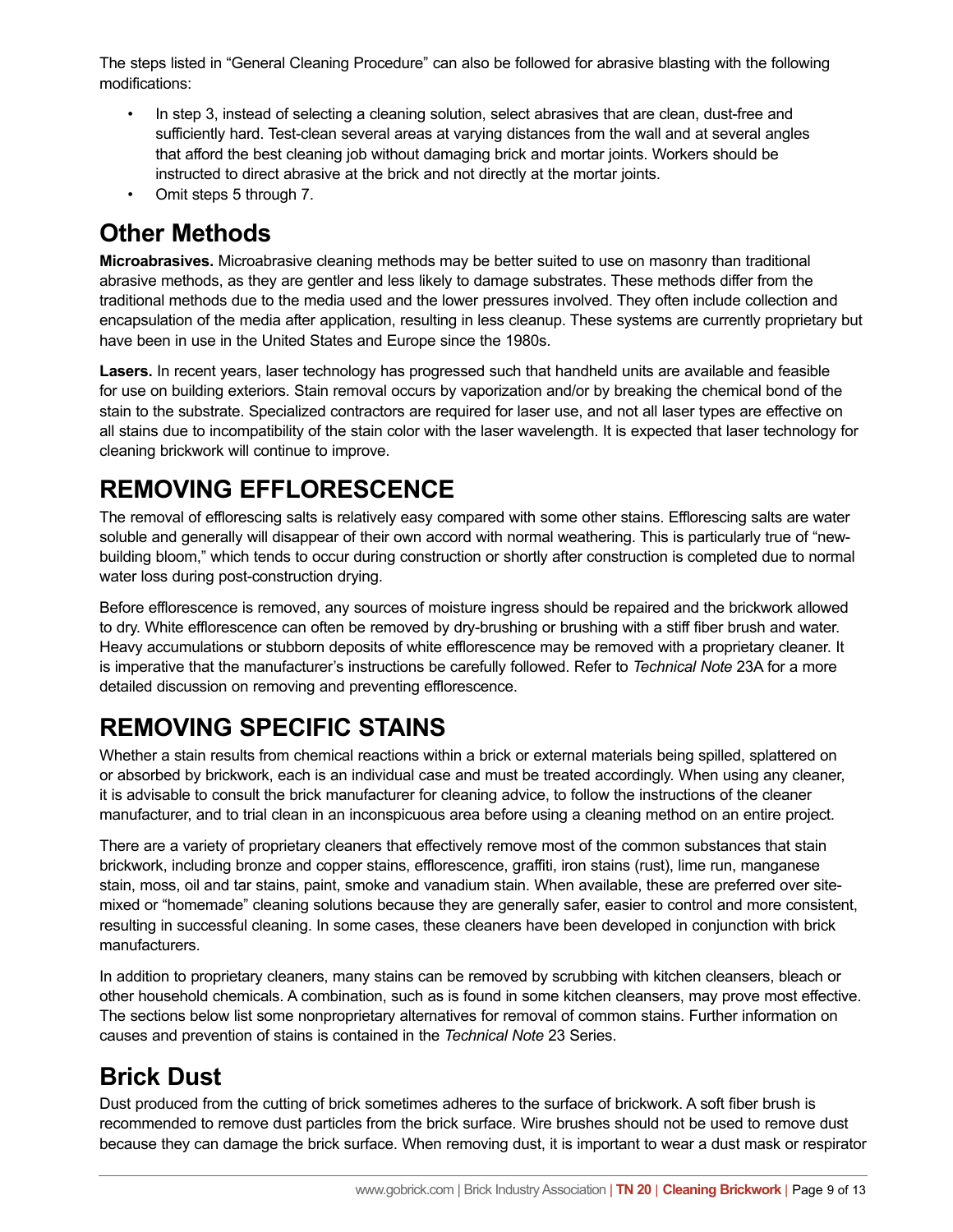to ensure that dust particles are not inhaled. Afterward, the surface should be wiped down using a dust mop or a damp cloth. Use of compressed air to clean dust is not recommended due to the increased risk of particle inhalation.

#### **Dirt and Mud**

Dirt and mud stains can be difficult to remove, particularly from textured brick. In addition to proprietary cleaners, scouring powder and a stiff bristle brush are effective if the texture is not too rough. For very rough textures, pressurized water cleaning can be effective.

# **Egg Splatter**

Brickwork vandalized with raw eggs has been successfully cleaned by pre-wetting the stain, applying a saturated solution of oxalic acid crystals dissolved in water, and rinsing with water. Mix the solution in a nonmetallic container and apply with a brush.

If the egg splatter is to be removed from brick that contain vanadium (typically light-colored units), then a solution of 15 oz washing soda (sodium carbonate) per 1 gal of water (113.5 g per 1 L) should be applied to the brickwork following the oxalic acid solution. Without this neutralizing solution, cleaning with oxalic acid may cause more severe staining.

# **Manganese (Brown) Stain**

Besides specially formulated proprietary compounds, an alternate treatment sometimes suggested for new and mild manganese stains is oxalic acid crystals and water. Mix 1 lb of crystals per 1 gal of water (119 g per 1 L). The neutralizing wash mentioned in the "Egg Splatter" section should be considered when oxalic acid is applied to brown or light-colored brick. Another recommended effective treatment for manganese stains is a solution of equal parts white vinegar, hydrogen peroxide (3 percent solution) and distilled water.

# **Oil and Tar Stains**

Oil and tar stains may be effectively removed with commercially available oil and tar removers. For heavy tar stains, mix the agents with kerosene to remove the tar, and then rinse with water to remove the kerosene. After application, the stains can be hosed off. When used in a steam-cleaning apparatus, cleaners have been known to remove tar without the use of kerosene.

Where the area to be cleaned is small, or where minimal cleanup is desired, a poultice using naphtha or trichloroethylene is most effective in removing oil stains.

Dry ice or compressed carbon dioxide may be applied to make tar brittle. Then light tapping with a small hammer and prying with a putty knife generally will be adequate to remove thick tar splatters.

# **Organic Growth**

Occasionally, an exterior masonry surface remains in a constantly damp condition, thus encouraging moss, algae, lichen, or other microbial or organic growth. Manufacturers of masonry cleaning products offer biocides targeted to remove organic and microbial growth on masonry surfaces. Applications of household bleach, ammonium sulfate or weed killer, in accordance with furnished directions, can also successfully remove organic material in some cases.

# **Paint, Coatings and Graffiti**

Commercial and proprietary paint removers and organic solvents are most effective at softening or dissolving paint so that it can be removed with a scraper and a stiff bristle brush or rinsed away with water. Specialized cleaning systems designed for encapsulation and peeling of applied coatings are also effective. For very old dried paint, organic solvents may not be effective, in which case the paint may be removed by abrasive blasting or scrubbing with a nonmetallic abrasive pad. Try removing paint and coatings using nonabrasive methods first before proceeding to abrasive methods. Note that methods involving scraping and abrasive blasting are not recommended when there is a risk that lead paint is present unless abatement protection procedures are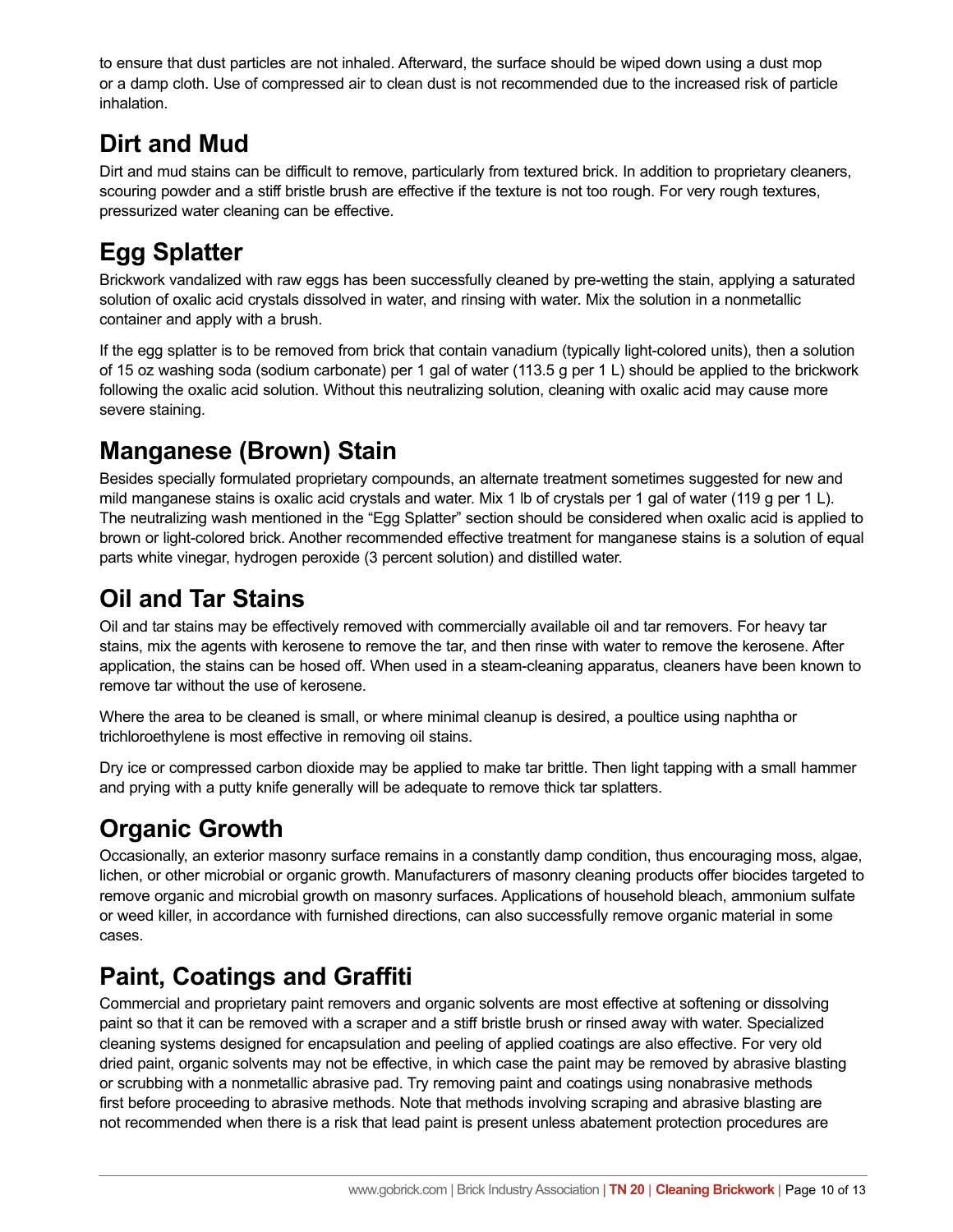included, as the lead paint particles can be dispersed into the air. Graffiti that has penetrated into masonry is best removed by a poultice, paste or gel that can cling to the masonry, extending its working time on the stain.

#### **Smoke**

Scrubbing with scouring powder (particularly one containing bleach) and a stiff bristle brush is often effective.

### **Vanadium (Green) Stain**

Applying a solution of either potassium hydroxide or sodium hydroxide, consisting of 0.5 lb hydroxide per 1 qt of water (240 g per 1 L) to brickwork is an alternative treatment for vanadium stains. The solution should be allowed to remain on the brickwork for two or three days and then washed off. Use a hose to remove any white residue remaining on the brickwork after this treatment.

Sodium hypochlorite, the active ingredient in household bleaches, can also be used to remove mild vanadium stains. Spray or brush onto the stain, and then rinse off after the stain disappears.

Oxalic acid is another chemical known to remove vanadium stains. A mixture of 3 to 6 oz oxalic acid per 1 gal of water, preferably warm, (22.4 to 44.8 g per 1 L) should be applied to the brickwork, followed by the neutralizing wash described in the "Egg Splatter" section. More severe staining may result if the oxalic acid solution is applied without the neutralizing wash.

### **Welding Splatter**

When metal is welded too close to brick stored on-site or completed brickwork, molten metal may splash onto the brick and melt into the surface. A mixture of 1 lb oxalic crystals and 0.5 lb of ammonium bifluoride per 1 gal of water (119 g and 61 g per 1 L) is particularly effective in removing welding splatters. This mixture should be used with caution, as it generates dangerous hydrofluoric acid, which can also etch brick and glass.

Scrape as much of the metal as possible from the brick. Apply the mixture in a poultice and remove when it is dried. If the stain has not disappeared, use sandpaper to remove as much as possible and then apply a fresh poultice. For stubborn stains, several applications may be necessary.

### **Stains of Unknown Origin**

Stains of unknown origin can be a real challenge. Applying a cleaning agent without identifying the initial stain may result in additional stains that are more difficult to remove. The visual characteristics of a stain may be the first clues as to its source. Identification of stains is discussed further in *Technical Note* 23.

To determine the composition of an unknown stain, samples of the stain should be extracted from the wall and sent to a testing laboratory. Then the appropriate method may be implemented to clean the brickwork.

### **CLEANING HISTORIC STRUCTURES**

Improper cleaning can cause irreparable damage to historic brickwork. Therefore, cleaning of structures with historic significance should be overseen by a restoration specialist. Such a specialist will be able to identify previous treatments, determine appropriate cleaners and cleaning methods, and provide quality assurance for the project.

Before a historic structure is cleaned, consider the purpose of cleaning: to improve the appearance, to slow deterioration, or to provide a clean surface for evaluation or further treatments. With historic structures, it is imperative to use the least harmful cleaning method that will achieve the desired results. Cleaning methods and materials must be carefully matched to the substrate to be cleaned, the type of soiling/staining to be removed and the desired results. It is recommended to use cleaning trials to evaluate the effectiveness of various cleaning products and methods. It is also recommended to determine the level of cleanliness appropriate for the historic brickwork and structure. These issues are discussed in detail in the National Park Service Preservation Brief "Assessing Cleaning and Water-Repellent Treatments for Historic Masonry Buildings" [Ref. 5].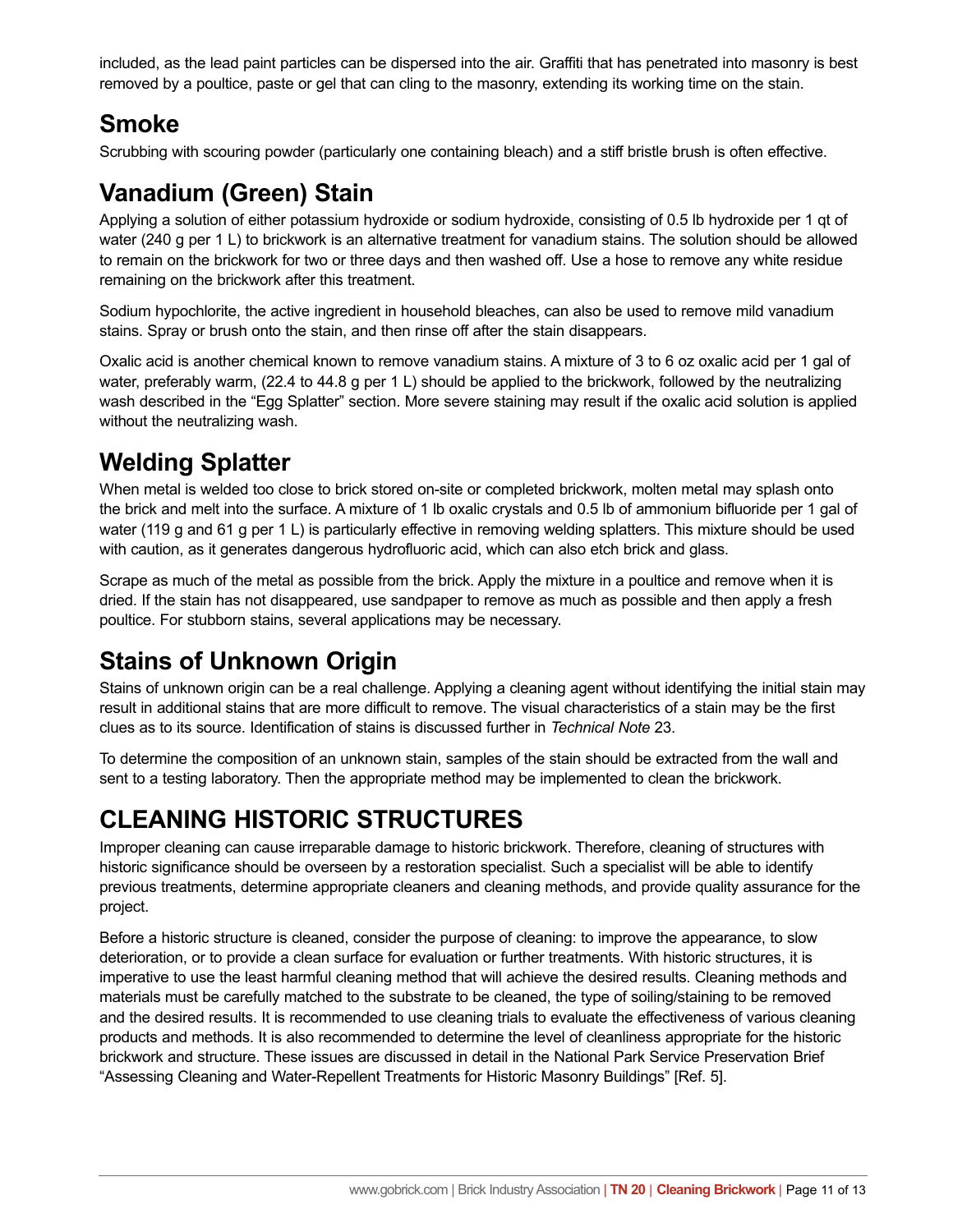#### **CLEANING BRICK PAVING**

Some of the methods already described for cleaning brick walls, such as pressurized water cleaning or using a bucket and brush, can be used successfully to remove stains that also affect pavements such as efflorescence, hardened mortar, plant life, oil and tar, etc. However, acid-based cleaning solutions may not be appropriate for pavements containing joint sand stabilizers or polymeric sand–filled joints. Prior to selecting a cleaning solution for brick pavements, it is recommended to verify the compatibility of the cleaner with the paver manufacturer. Most paver manufacturers will provide literature on recommended cleaning procedures.

Most paving systems can be kept clean in most environments by regular sweeping. In situations that lead to a greater degree of grease buildup, stains from deicing salts, materials tracked or spilled onto the pavement, tire marks or other stains, frequent sweeping or pressurized water cleaning at low pressure will help reduce the need for more aggressive cleaning methods and solutions. Low-pressure water cleaning can be more effective when hot water is used and when mild detergents are applied to the pavement surface.

Fresh mortar stains can be removed from existing or mortarless pavements before they set by covering the pavement with clean, slightly damp, washed sand and sweeping toward the edges. When the surface is almost clean, sweeping with dry sand should remove the remaining residue.

More stubborn stains, including food and paint, can be cleaned by scraping off the hard residue and then scrubbing with a stiff bristle brush and scouring powder. Chewing gum can usually be removed from brick pavements with nonmetallic tools, carefully applied medium-pressure water or freezing each piece of gum with compressed carbon dioxide or dry ice, and then scraping or chiseling it off the pavement. Food stains and tire marks are typically removed by scrubbing with a detergent or a proprietary cleaner. In damp or shady areas where moss and lichens have grown in the joints, these can be killed using bleach and water mixed in a ratio of one to one or proprietary biocide treatments.

Stains from polymeric sand can occur on paver surface adjacent to joints. To prevent this during construction, it is critical to remove all sand or dust from the surface before and after activation. Leaf blowers on the lowest setting held at a low angle can help redirect remaining sand and water into the joints. Using a shop vacuum can also be effective in removing sand or dust from the paver surface. If the sand is not removed after activation and haze stains appear on the paver surface, it is recommended to use a nonmetallic bristle brush with hot water (approximately 180 °F or 82 °C) or vinegar to remove the haze. Proprietary cleaning products formulated for haze removal are also available. Be aware that typical cleaning products formulated for masonry may react adversely with the polymer in the sand and should not be used to clean the haze. In addition, many cleaning products marketed by polymer sand manufacturers consist of unbuffered hydrochloric (muriatic) acid and should not be used on clay pavers.

Cleaning solutions, polymeric sands or other products applied directly to clay pavers should always be tested on a small, inconspicuous area before application to the entire project. Some of these products have been known to haze, stain or discolor certain pavers. Stabilized sand-filled joints are generally resistant to pressure washing if the nozzles are kept clear of the surface and the water jet is not aimed directly along the joints. Aggressive pressure washing can cause localized removal of joint sand.

#### **SUMMARY**

Testing of cleaning procedures and chemicals as suggested in this *Technical Note* is strongly recommended. Such testing should be performed under conditions of temperature and humidity that closely approximate the conditions under which the brick masonry will be cleaned. Cleaning solutions and methods recommended by the brick or cleaning agent manufacturer should also be trial tested over a small area before being committed to an entire project. To minimize the risk of damaging the brickwork, begin by selecting the gentlest cleaning methods and materials appropriate for the situation. The effects of any cleaning process on the brickwork, people and the environment should be carefully evaluated before any cleaning begins.

The recommendations in this *Technical Note* should be used as a guide for successful cleaning of brick masonry. Due to the diverse nature of cleaning solutions, procedures and problems, the Brick Industry Association cannot accept responsibility for the final success or effectiveness of these procedures.